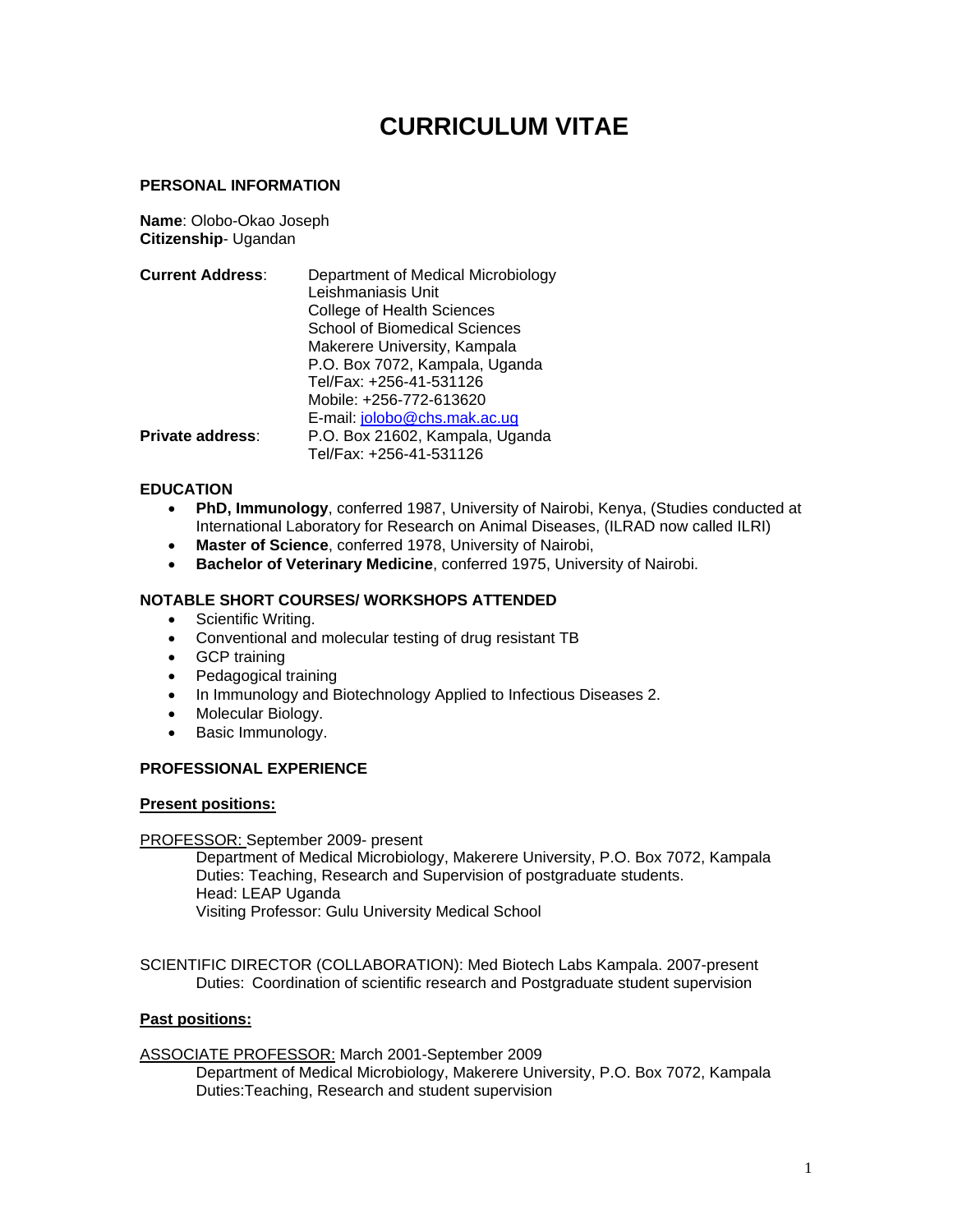SENIOR LECTURER: November 1, 2000-February 2001

Department of Medical Microbiology, Makerere University, Kampala Teaching,Research and student supervision.

SENIOR RESEARCH SCIENTIST (1997 - 2000) - Armauer Hansen Research Institute (AHRI), P.O. Box 1005 Addis Ababa, Ethiopia.

Duties: Deputy/Acting Director;

Head of experimental animal unit and EU project on TB vaccine improvement.

Proxy member of the Board of Governors of ALERT, Addis Ababa, Ethiopia, from 1998 to 2000.

Spent 25% time teaching at the Faculties of Medicine, Veterinary Medicine and Science, Addis Ababa University.

Supervised postgraduate students

SENIOR TO PRINCIPAL RESEARCH SCIENTIST: (1987 -1996) Institute of Primate Research (IPR), P.O. Box 24481, Nairobi, Kenya.

Co-ordinator/PI, WHO Leishmaniasis Vaccine Development Programme; Acting Director 1993-1996;

Research and Student supervision.

RESEARCH FELLOW: (1982-1987). International Laboratory for Research on Animal Diseases, Nairobi, Kenya (ILRAD), P.O. Box 30709, Nairobi, Kenya). Duties: Research on immunobiology and immunity to *Theileria parva* and African trypanosomes.

- SCIENTIFIC OFFICER: (1980). International Centre of Insect Physiology and Ecology (ICIPE), P.O. Box 30772, Nairobi, Kenya. Duties: Studied immunology to *Leishmania* parasites and African trypanosomes.
- VISITING RESEARCH FELLOW: (1979-1980). The Walter and Eliza Hall Institute of Medical Research (WEHI), Royal Parade, Parkville Victoria 3050, Australia Melbourne. Duties: Studied immunity to Leishmania

RESEARCH FELLOW: (1978-1979). International Centre of Insect Physiology and Ecology (ICIPE), Nairobi, Kenya.

Studied African trypanosomes, trypanosome-vector interactions and epidemiology of African trypanosomiasis.

## **STUDENT SUPERVISION**

Has supervised over 26 students including those for MSc and PhD degree awards

# **PROFESSIONAL ACTIVITIES:**

- External examiner for:
- Addis Ababa University (1996-2000);
- Kampala International University (2006-present);
- Moi University (2006-2008)

#### **EDITORIAL EXPERIENCE**

- Occasional reviewer for: African Journal of Health Sciences since 1998
- Member Editorial Board, African Health Sciences, Feb. 2001-present
- Occasional Reviewer of the Ethiopian Medical Journal- 1998-present
- Occasional Reviewer of the African Journal of Biotechnology. 2006-present